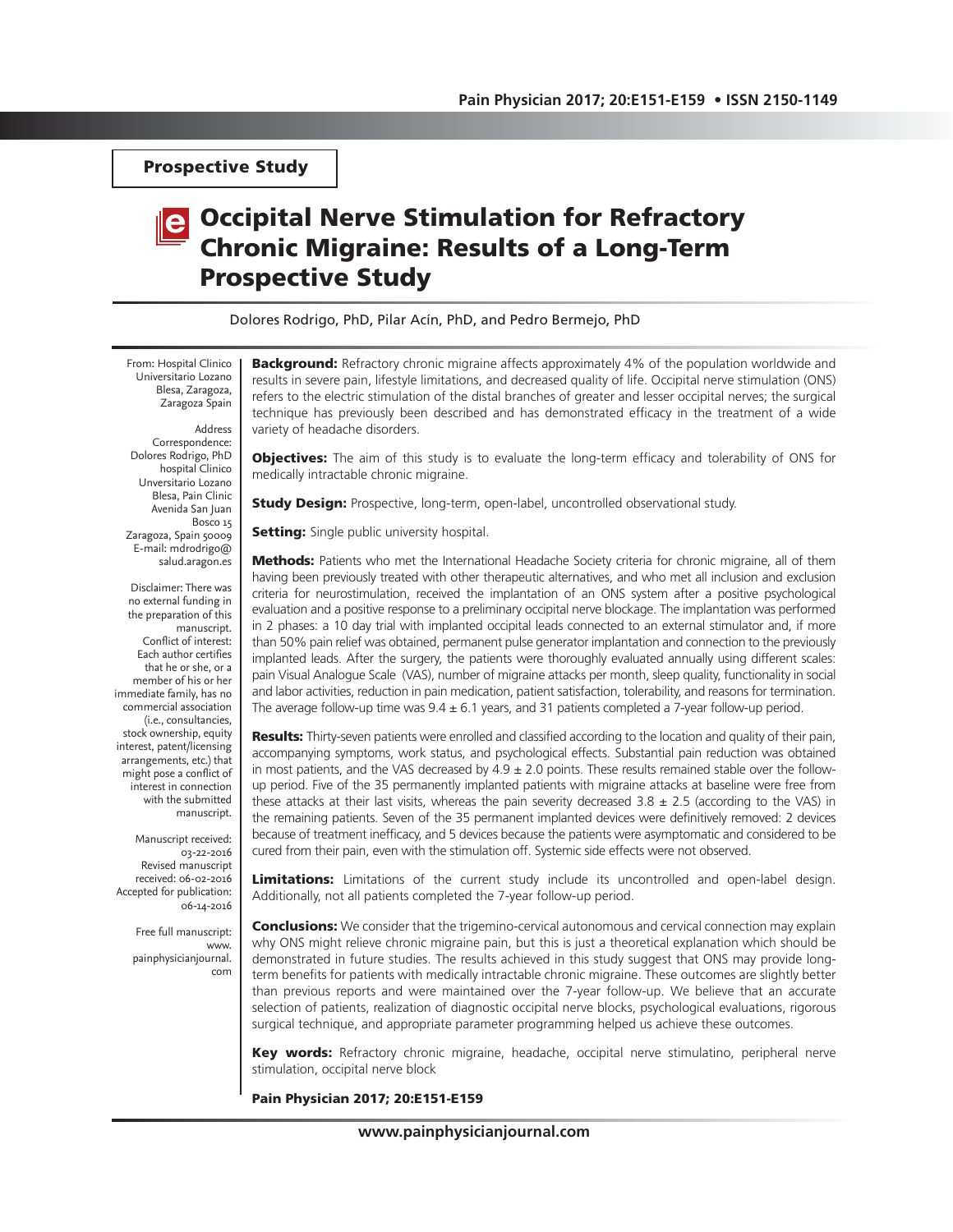efractory chronic migraine (RCM) affects approximately 4% of the population worldwide and results in severe pain, lifestyle limitations, and decreased quality of life. It also affects the quality and quantity of an individual's work and results in a significant economic burden (1,2). Although a number of treatments have been approved to treat chronic migraine, there are still many patients suffering from RCM; thus, other treatments are warranted.

Occipital nerve stimulation (ONS) was initially introduced in 1999 as a therapeutic option to treat pain in refractory patients (3). Although its utility was first described in several small studies, larger studies have been published, and ONS has demonstrated efficacy in the treatment of a wide variety of headache disorders, such as chronic and episodic migraine, cluster headache, occipital neuralgia, trigeminal neuralgia, hemicrania continua, and posttraumatic headache (4-6). Furthermore, this technique appears to be safe and well tolerated by patients; therefore, the number of treated patients is rapidly increasing. ONS refers to the electric stimulation of the distal branches of greater and lesser occipital nerves by means of fixed-frequency electric pulses; the surgical technique has previously been described (7-9).

Recently, other neurostimulation techniques have emerged as promising treatments for patients with disabling and intractable headaches. An increasing number of studies have suggested that several nerves could be used as a therapeutic target to treat headache disorders, such as the occipital, vagus, sphenopalatine ganglion, and supraorbital nerves (10-12). New noninvasive devices that target these peripheral structures are under development, and the initial experiences have been described. However, long-term studies remain scarce.

The aim of this study is to evaluate the long-term efficacy and tolerability of ONS for medically intractable chronic migraine.

#### **METHODS**

After having been diagnosed and referred to our unit by the hospital's Neurology Service, patients who met the International Headache Society criteria (13) for chronic migraine were included in this study. Although these criteria were published in 2004, all of them were also valid for patients previously enrolled in our study. All patients had been previously treated with other therapeutic alternatives, such as pharmacological drugs, denervation, or physiotherapy, with

poor responses (i.e., an absence of efficacy or the presence of important adverse events). The exclusion criteria included pregnancy, age younger than 18 years or older than 80 years, structural lesions (identified by brain imaging), underlying disorders capable of causing headache, medication overuse, and informed consent refusal. Additionally, all patients met the following inclusion criteria: integrity of the nerve structures that require stimulation, willingness and ability to manage the neurostimulation devices, and absence of other implanted electrical stimulation devices. All patients underwent a psychological evaluation to rule out other psychiatric disorders and to confirm that they would be able to accept the device implantation. All procedures were performed with ethical approval from our institutional review board, and written consent was obtained from all patients.

Prior to the ONS implantation, a preliminary occipital nerve blockage was performed with a local anesthetic (lidocaine 1%, svedocain 0.25%), and only the patients who demonstrated good responses (at least 50% relief according to the visual analogue scale [VAS]) were selected for permanent ONS.

The first phase included subcutaneous electrode placement at the cervical/occipital junction at the extracranial exit of the greater and lesser occipital nerves, according the technique first described by Popeney and Aló in 2003 (14). A 15 G Tuohy needle was introduced in a subcutaneous plane above the muscular fascia from the midline of C1 in the direction of the mastoid. The electrode was inserted, and an intraoperative external stimulation test was performed in order to achieve pleasant paresthesia spreading at least 10 cm along the occipital nerve(s). In order to avoid discomfort or pain commonly associated with lead anchoring elements implanted at high dorsal or cervical levels, leads were fixated to the muscular fascia with silk suture by means of several crosses and knots applied around the lead, in the same way as with Redon drains (Fig. 1). In all patients, electrode placements were radiologically controlled (Fig. 2).

Patients were evaluated after an average period of 10 days, and only those with a greater than 50% decrease in VAS were selected for the permanent implant. Since 2007, all patients have been implanted with double sets of leads, regardless of their uni- or bilateral pain distribution, after the potential complications of single occipital lead use were described (15).

The permanent system implantation was performed in a second surgical phase. The leads were kept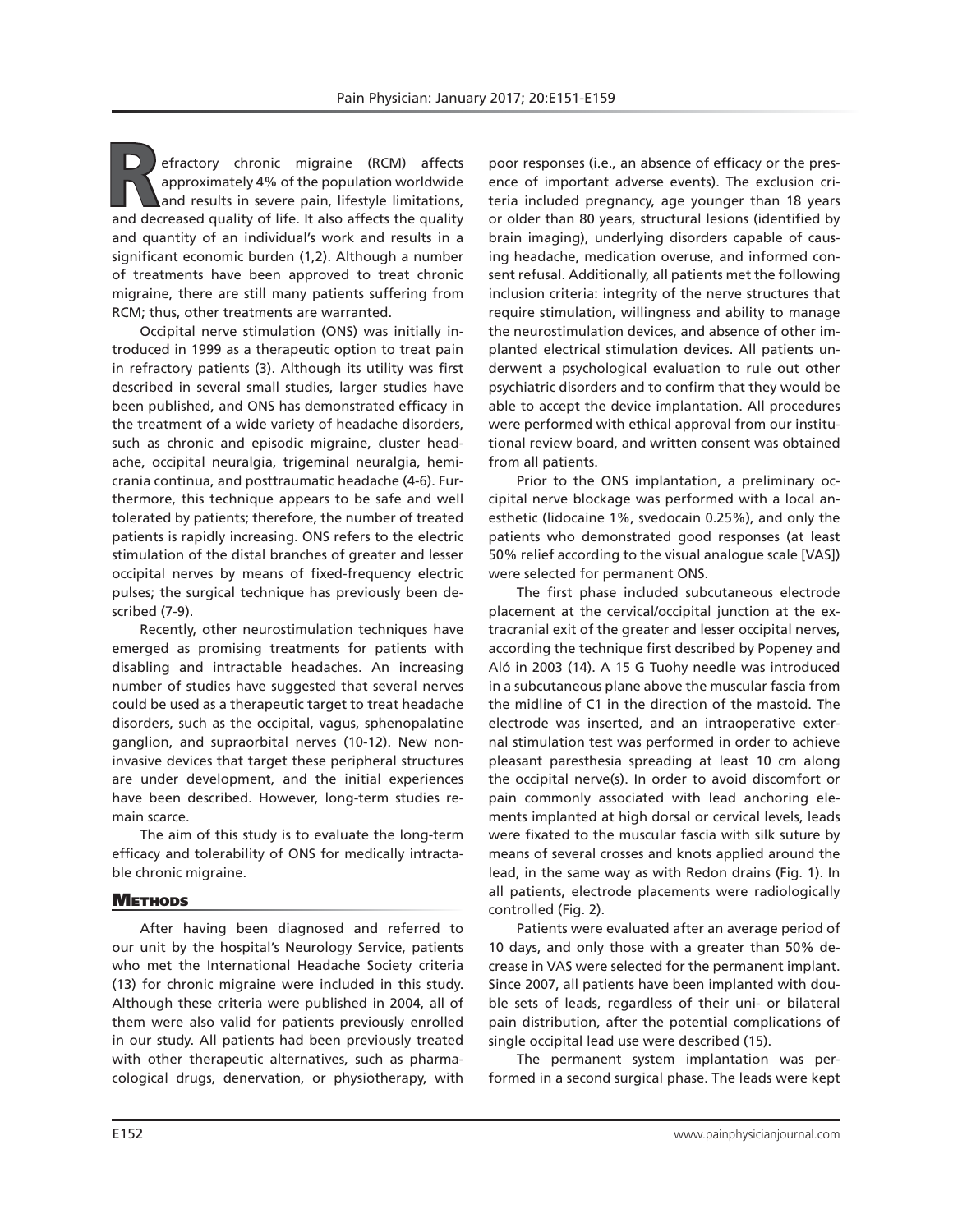

Fig. 2. *Suboccipital subcutaneous placement of the bilateral four-pole leads.*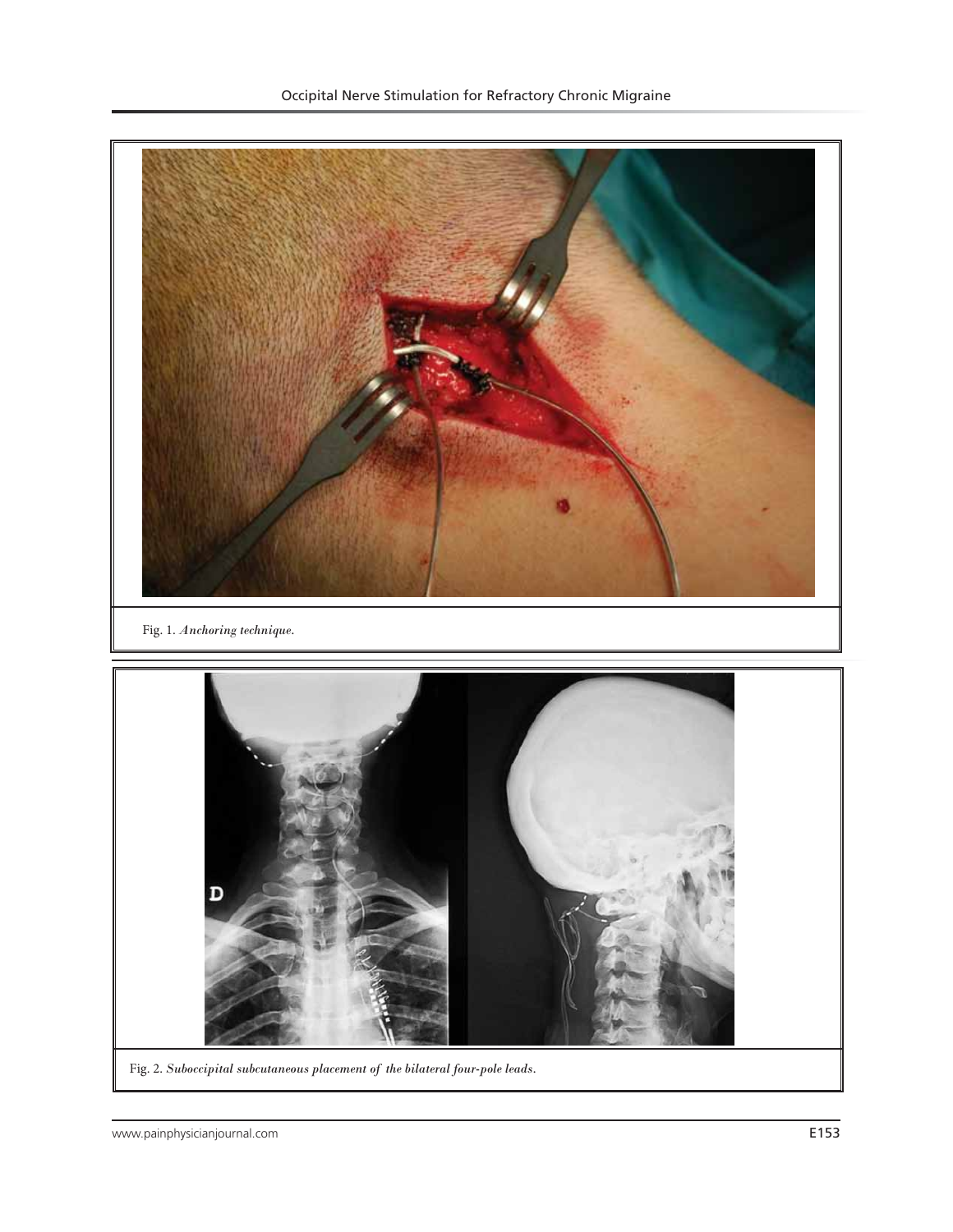in place after the trial, and only the intermediate extension was replaced during the final implantation of the pulse generator.

The following stimulation devices were used, with the corresponding extension cables: Pisces Quad and Octad percutaneous leads and Itrel 3, Synergy, Synergy Versitrel, and Prime Advanced pulse generators (all from Medtronic Inc., Minneapolis, MN, USA). One patient was initially implanted with a surgical quadripolar plate lead (Resume, Medtronic); however, effective paresthesia could not be attained, and the lead was replaced by a percutaneous lead. The patients were allowed to continue analgesics and other medications for migraine, including abortive and preventive therapies.

The stimulator was programmed to create a pleasant paresthetic sensation spreading throughout the occipital region. After seeking the best polarity combination (usually one or 2 bipoles in each stimulation lead), initial parameter programming was performed at 40 Hz pulse frequency and 250 µs pulse width. Perception and discomfort pulse amplitude limits were fixed and the patients were taught to handle their patient programmers. Regardless of the uni- or bilateral migraine symptoms, since 2007 all patients were stimulated bilaterally, either with a single stimulation program or – if left and right stimulation thresholds differed significantly – independent stimulation by means of 2 simultaneous programs. During the follow-up, voltage values were modified when necessary to adapt to threshold changes, and pulse frequencies and widths were set to regulate the paresthesia quality and coverage respectively.

After the ONS surgery, the patients were thoroughly evaluated annually using different scales: the VAS, number of migraine attacks per month, sleep quality (normal, bad, very bad), functionality in social and labor activities (%), reduction in pain medication (including abortive and preventive drugs), patient satisfaction (very satisfied, satisfied, neither satisfied nor unsatisfied, unsatisfied, very unsatisfied), tolerability, and reasons for termination.

#### **RESULTS**

Forty-one consecutive patients diagnosed with CRM by our hospital's Neurology Service and referred to our pain unit were initially selected for ONS. In 4 patients (one man, 3 women) the diagnostic nerve block did not produce significant relief so they were excluded from the study.

Thirty-seven patients (4 men and 33 women) were finally enrolled. All surgical and follow-up procedures

were performed in Zaragoza Universitary Hospital between June 2002 and June 2013. The average patient age was 46.9  $\pm$  10.4 years (range, 27 – 74 years); the pain primarily affected different areas: frontal (86%), parietal (83%), temporal (80%), retroocular and facial (58%), and supraclavicular (14%). Thirty-five patients (95%) suffered continuous pain (mean VAS,  $5.5 \pm 1.8$ ), whereas 36 patients had sporadic migraine seizures (mean VAS,  $9.1 \pm 0.64$ ). The only 2 patients without continuous pain suffered from severe migraine attacks (mean VAS, 10.0  $\pm$  0.0). The only patient without migraine seizures scored 7 on the VAS. The patients described pain as oppressive (92%) and pulsating (68%), and some patients also reported photophobia or phonophobia (71%), nausea (68%), vascular symptoms (46%), dysesthesia (30%), allodynia (30%), itching (24%) and paresthesia (22%), swelling (22%), vertigo (16%), and trigeminal pain (5%). Twenty-four of the 37 patients were working, and 17 patients (72%) reported decreased productivity. Twenty-seven patients (73%) were depressed.

Only one of the 37 patients selected for ONS did not demonstrate a good response in the first phase of the study; thus, he did not undergo the permanent implantation. This patient had unilateral right pain without an extra-cranial component and had been implanted with a single quadripolar percutaneous lead. The other 36 patients were implanted with permanent systems (Table 1).

The average follow-up time was  $9.4 \pm 6.1$  years, and 31 patients completed a 7-year follow-up period.

Substantial pain reduction was obtained in most patients, and the VAS decreased by  $4.9 \pm 2.0$  points. These results remained stable over the entire follow-up period (Fig. 3). Five of the 35 permanently implanted patients with migraine attacks at baseline were free from these attacks at their last visits, whereas the pain severity decreased 3.8  $\pm$  2.5 (according to the VAS) in the remaining patients.

The number of migraine days per month also decreased from 17.9  $\pm$  0.1 at baseline to 7.3  $\pm$  7.2 at the last visit, and no important differences were identified throughout the 7-year follow-up period.

Thirty-one of the 35 patients experienced a greater than 50% reduction in migraine frequency, whereas this decrease was less than 50% in 3 patients; only one of the 35 patients did not obtain any relief. Three patients with limited responses in migraine severity obtained an important decrease in migraine frequency.

Other symptoms also improved after the ONS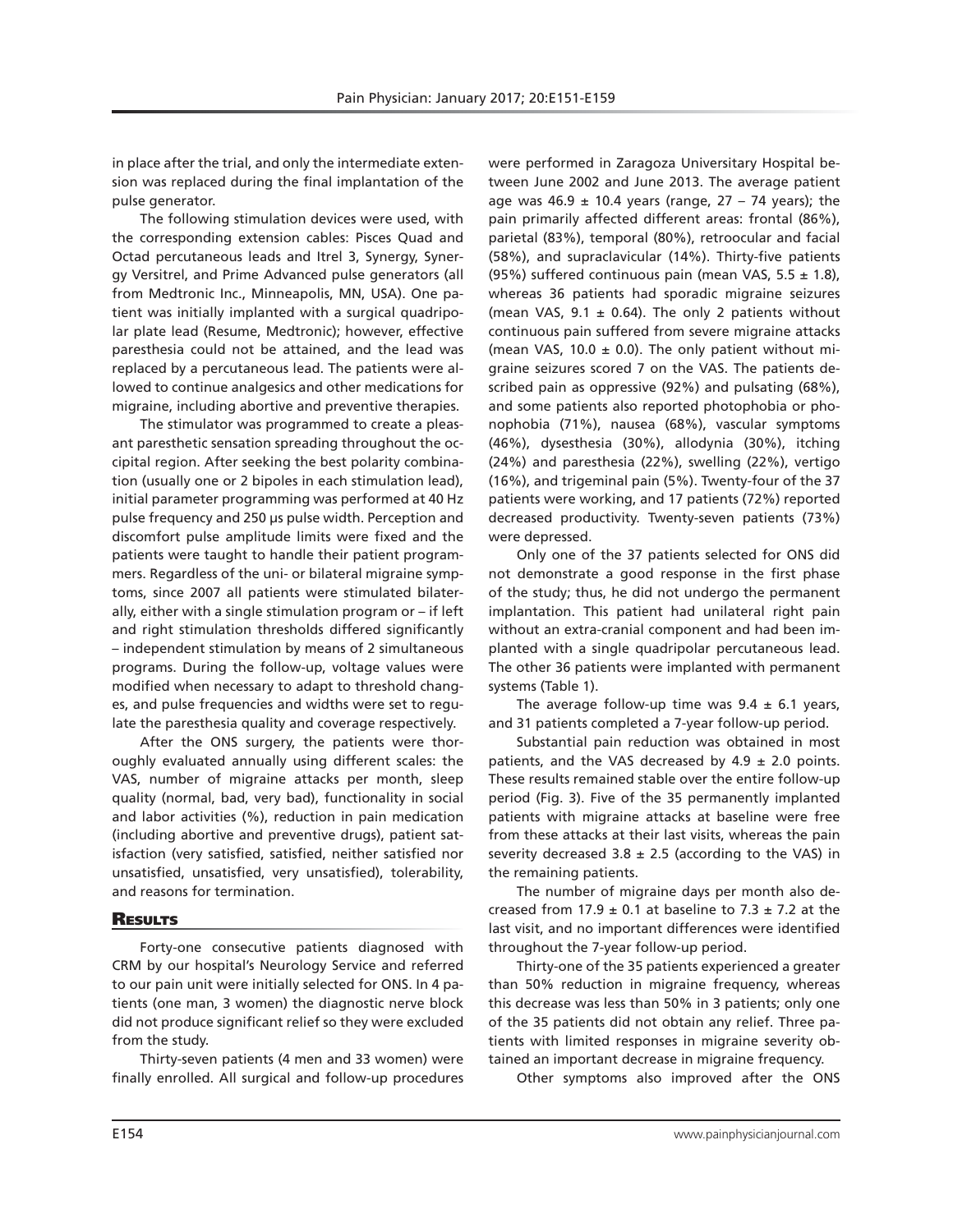| Pain Distribution | N              | <b>Lead Configuration</b>                                        | <b>Permanent Generator</b>                    |
|-------------------|----------------|------------------------------------------------------------------|-----------------------------------------------|
| Unilateral, Right | $\overline{4}$ | 1 Double Quadripolar<br>3 Double Octapolar                       | 1 Versitrel<br>3 Prime Advanced               |
| Unilateral, Left  | $\overline{4}$ | 1 Single Quadripolar<br>2 Single Octapolar<br>1 Double Octapolar | 1 Itrel 3<br>2 Versitrel<br>1 Prime Advanced  |
| <b>Bilateral</b>  | 28             | 8 Double Quadripolar<br>19 Double Octapolar                      | 1 Synergy<br>7 Versitrel<br>20 Prime Advanced |

Table 1. *Pain distribution and type of permanent implants.*



treatment (Fig. 4). Vertigo disappeared in 6 of 6 patients who suffered from it at baseline, and vascular symptoms also disappeared in 15 of 16 patients. The only patient who reported continued edema during his seizures was the same patient who demonstrated no response after the ONS treatment.

Family and social activities also substantially improved after treatment and remained stable over the 7-year follow-up period. Social activities changed from 64.4  $\pm$  21.6% at baseline to 95.3  $\pm$  12.3%, whereas 31 patients scored 100%. Following on from this subject, 4 patients changed from 37.5% to 65% (average values), and one patient did not demonstrate any improvement in this respect. In terms of work, 14 of 17 patients returned to their jobs.

Sleep quality also improved and remained stable over the 7-year follow-up period. At baseline, the sleep

quality was considered normal for only 3 patients, bad for 25 patients (71%), and very bad for 7 patients (20%). However, at the last visit, the sleep quality changed to normal in 32 patients (91%), and only 3 patients continued to report bad or very bad sleep quality.

Concomitant oral medication use was also reduced. The average number of concomitant drugs was reduced from 4.4  $\pm$  1.7 at baseline to 1.3  $\pm$  1.6 at the last follow-up visit. Fourteen patients (40%) did not take any analgesic medications.

The ONS treatment was generally well tolerated. Two patients complained of painful stimulation, which was solved by reprogramming. There were 4 cases of lead externalization. In one case, the explanted lead was contralateral to the pain, and it was not re-implanted because the patient continued to significantly improve. In the other 3 patients, the whole system was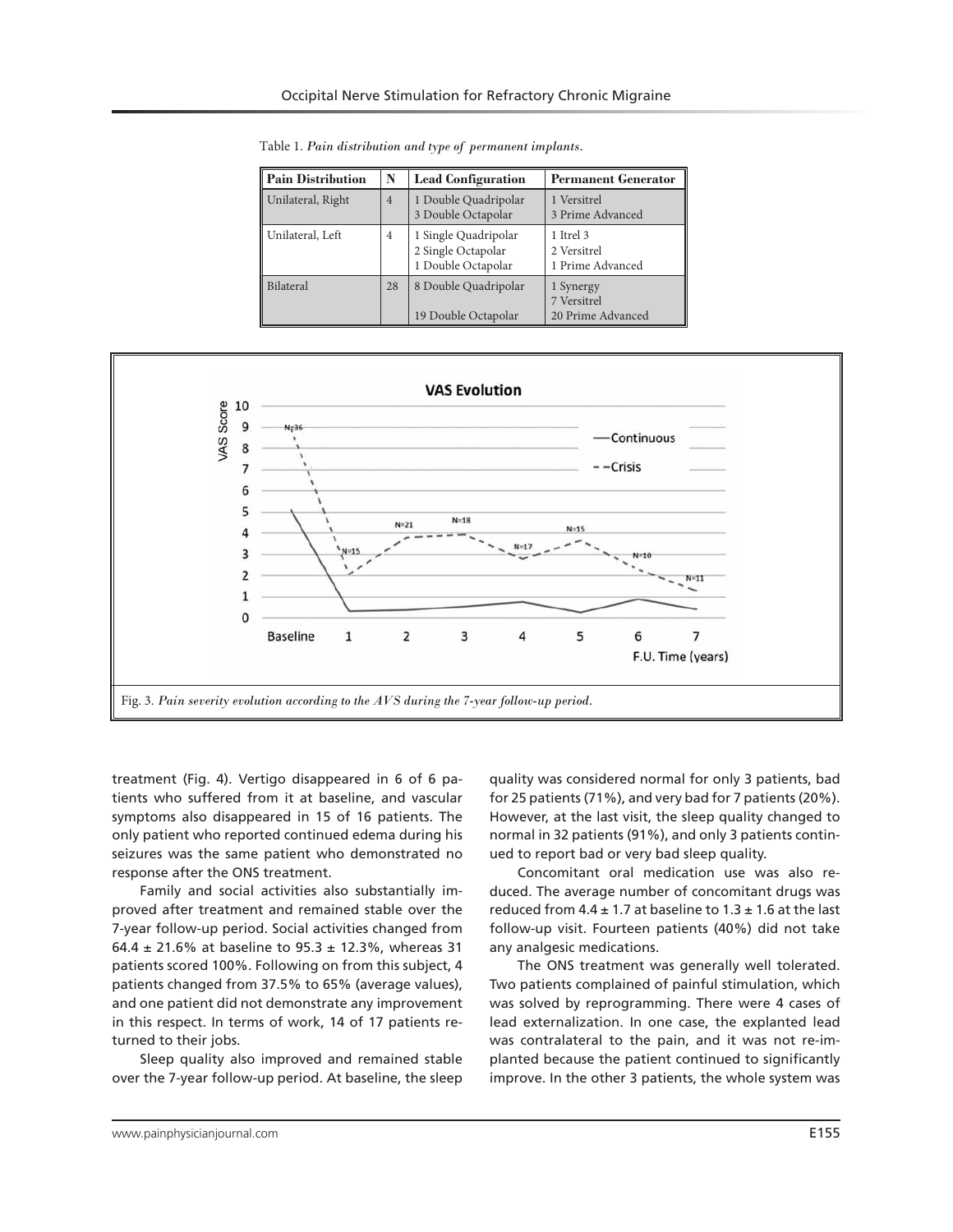

explanted, one because of inefficacy and 2 because the patients were asymptomatic and reported significant pain relief without stimulation after 4 and 8 years of treatment. In one patient, there was a lead migration during the test phase, and the lead was surgically relocated during the permanent implantation.

There were 3 cases of infection, which all occurred in the generator pocket. One lead was surgically replaced; in the other 2 cases, the complete system was explanted because the patients were considered to be cured after 4 and 8 years of treatment.

Seven of the 35 permanent implanted devices were

definitively removed: 2 devices were removed because of treatment inefficacy, and 5 devices were removed because the patients were asymptomatic and considered to be cured from their pain, even with the stimulation off. Systemic side effects were not observed.

During the entire follow-up, 2 implanted generators reached their end-of-life and required replacement: one Synergy was replaced after 8 years, and one Versitrel was replaced after 3 years of lifetime service. This unusually long service lifetime is likely because of the low energy requirements, particularly the daily usage time of the system. See Table 2 for programming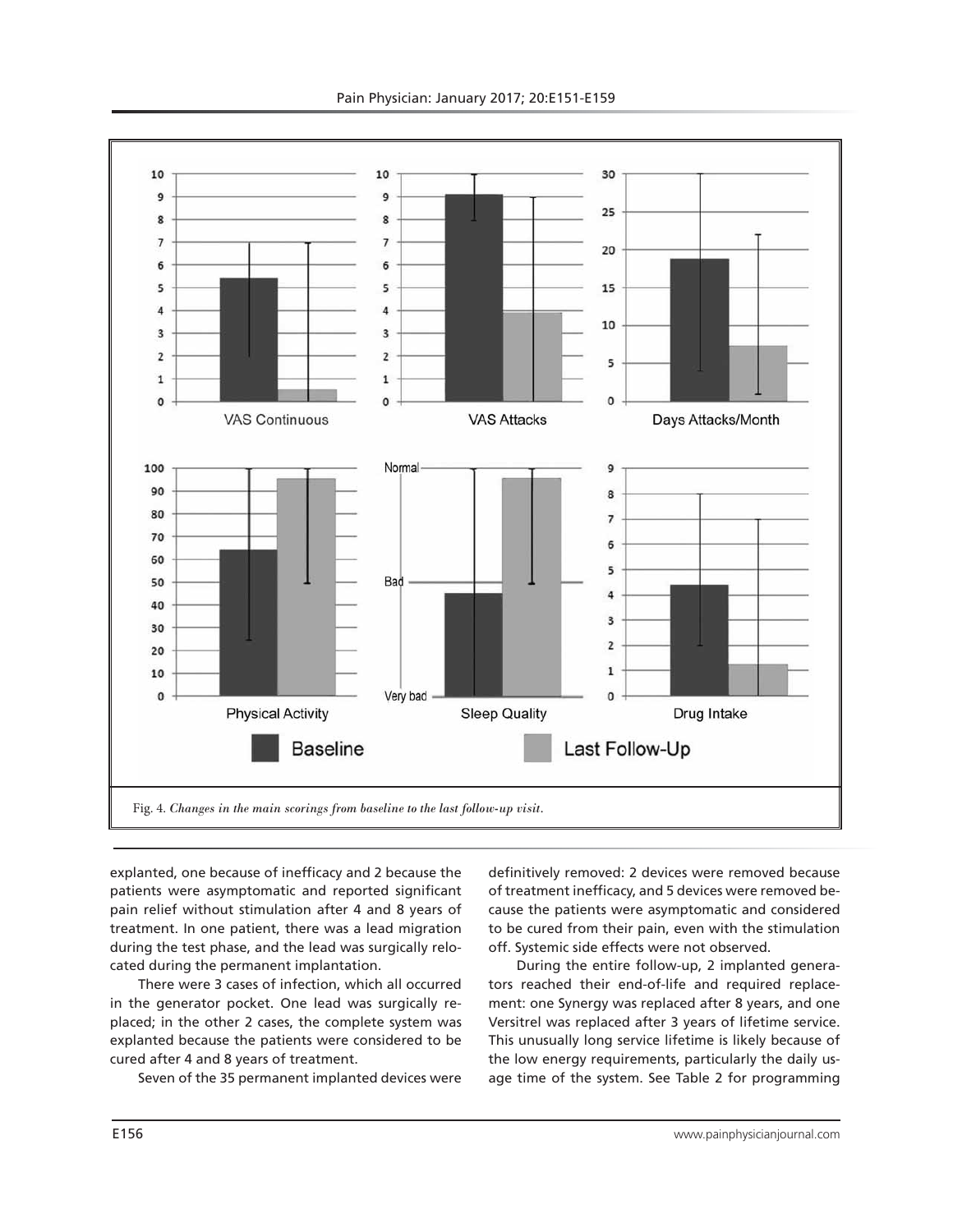and usage details.

#### **Discussion**

The results of this study suggest that ONS may provide long-term benefits for patients with medically intractable chronic migraine. Most patients experienced important improvements in some of the studied areas, such as migraine severity, frequency, sleep quality, concomitant medication intake, or social or work activities. These long-term outcomes are noteworthy, particularly because at our institution, only severe and refractory patients are referred for ONS, and the results remained stable for the entire 7-year follow-up period.

Since this technique was first reported by Weiner and Reed in 1999 (3), an increasing number of publications have confirmed and continue to confirm its usefulness in the treatment of chronic migraine and other medically intractable headaches. Therefore, the tendency of this treatment modality is towards a progressive increase, both in the number of cases treated and its therapeutic possibilities.

Popeney and Aló (14) confirmed the role of ONS in the treatment of medically intractable chronic migraine in a study of 25 patients over an 18.3-month followup period; 64% of the patients in the study improved by at least 50%. Other studies have also demonstrated the efficacy and good tolerability of ONS for chronic migraine (16-23).

However, there are few long-term reports of ONS. Brewer et al (24) conducted a retrospective review of the medical records of 14 patients who were implanted, followed by phone interviews. According to their results, ONS was successful in 5 of the 12 migraine patients, 4 of the 5 patients with cluster headaches, and 5 of the 8 miscellaneous headache patients. Palmisani et al (25) published a 6-year retrospective review of ONS for the treatment of different refractory headache syndromes in 25 patients. They also confirmed the longterm ONS success rate in refractory chronic headaches and suggested that some types of headaches may respond better to ONS than other types. To the best of our knowledge, our study is the largest study to investigate the long-term efficacy and tolerability of ONS for medically intractable chronic migraine. Our results support the use of ONS as a long-term treatment for these patients, as well as the idea that treatment efficacy remains stable throughout the 7-year follow-up period.

The mechanisms of action of peripheral nerve stimulation in the treatment of chronic migraine re-

Table 2. *Average, minimum and maximum program settings and the patient's use of the system.*

| <b>Settings/Parameters</b>   | Average | Min | Max            |
|------------------------------|---------|-----|----------------|
| Nº Simultaneous Programs     | 1.45    |     | $\overline{2}$ |
| Pulse Amplitude (V)          | 1.89    | 0.8 | 3.7            |
| # of Active Cathodes         | 1.91    |     | 6              |
| # of Active Anodes           | 1.36    | 1   | 6              |
| Pulse Width $(\mu s)$        | 286.4   | 210 | 450            |
| Pulse Frequency (Hz)         | 43.1    | 30  | 60             |
| Daily Usage Time Initial (h) | 12.0    | 2.0 | 24.0           |
| Daily Usage Time Final (h)   | 4.4     | 0.0 | 8.0            |

main unknown; the functional trigeminal-cervical connection proposed by Bartsch et al and Bartsch and Goadsby's findings (26,27) (Fig. 5) has been described as a potential explanation for the pain relief achieved by ONS in chronic migraine patients, although of course this theory must be proven by other studies. Stimuli on trigeminal nociceptors that produce clinical trigeminal and cervical responses (and vice versa) may characterize the mechanisms of trigemino-cervical convergence (28-30).

Another point for discussion is the 2-phase surgery. Some studies have reported that a positive response to occipital nerve block administered prior to ONS predicts a positive response to ONS. However, other studies concerned with proper patient selection have claimed no predictive value in blocking the occipital nerve (31,32). Although this issue requires further investigation, in our study, a prognostic block with a local anesthetic was performed in all patients prior to electrode implantation. Therefore, it remains unknown whether occipital nerve block helped us to better select the patients and obtain better results.

The authors of the study are aware that the results here described are better than other previously published ones. In our opinion, possible causes for this high success rate may include a thorough diagnosis made by the Neurology Service, psychological evaluation ensuring the patients' commitment and ability to operate the system, diagnostic block to discard non-feasible patients, midline technique without anchoring devices, and proper programming, discarding when possible multipolar configurations and focusing on efficient bipole and tripole combinations.

Limitations of the current study include its uncontrolled and open-label design. Additionally, not all patients completed the 7-year follow-up period. Despite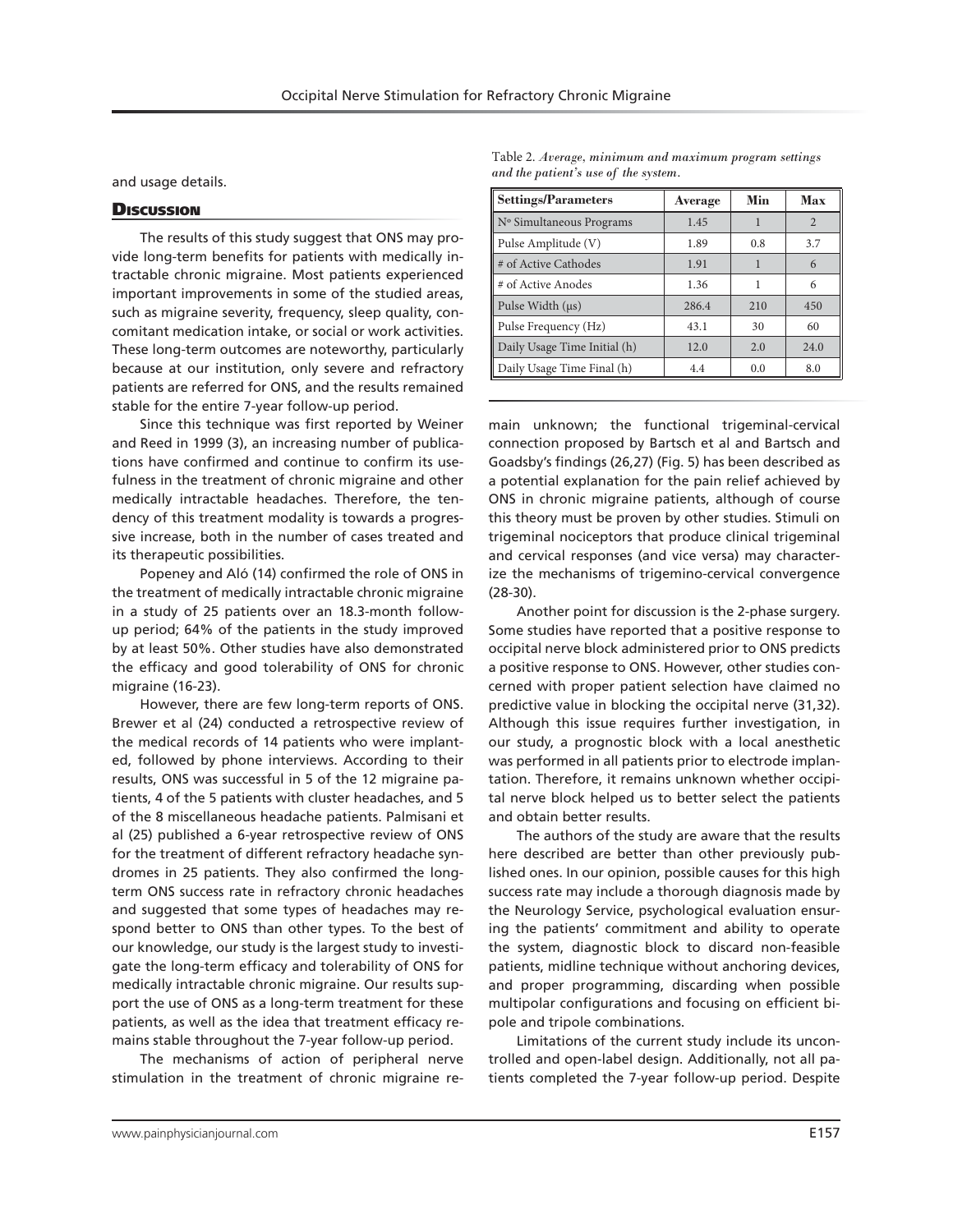

these limitations, the findings suggest that ONS could be an effective, well-tolerated, long-term treatment for medically RCM. Controlled and larger studies are warranted to confirm these results.

## **CONCLUSION**

Although its mechanisms of action still remain unclear, the outcomes of this study suggest that ONS

might be a safe, effective, and sustainable treatment for refractory chronic migraine.

## Conflict of Interest Statement:

The authors of this publication declare that there are no conflicts of interest and that they have not received any funding from any external source for this study.